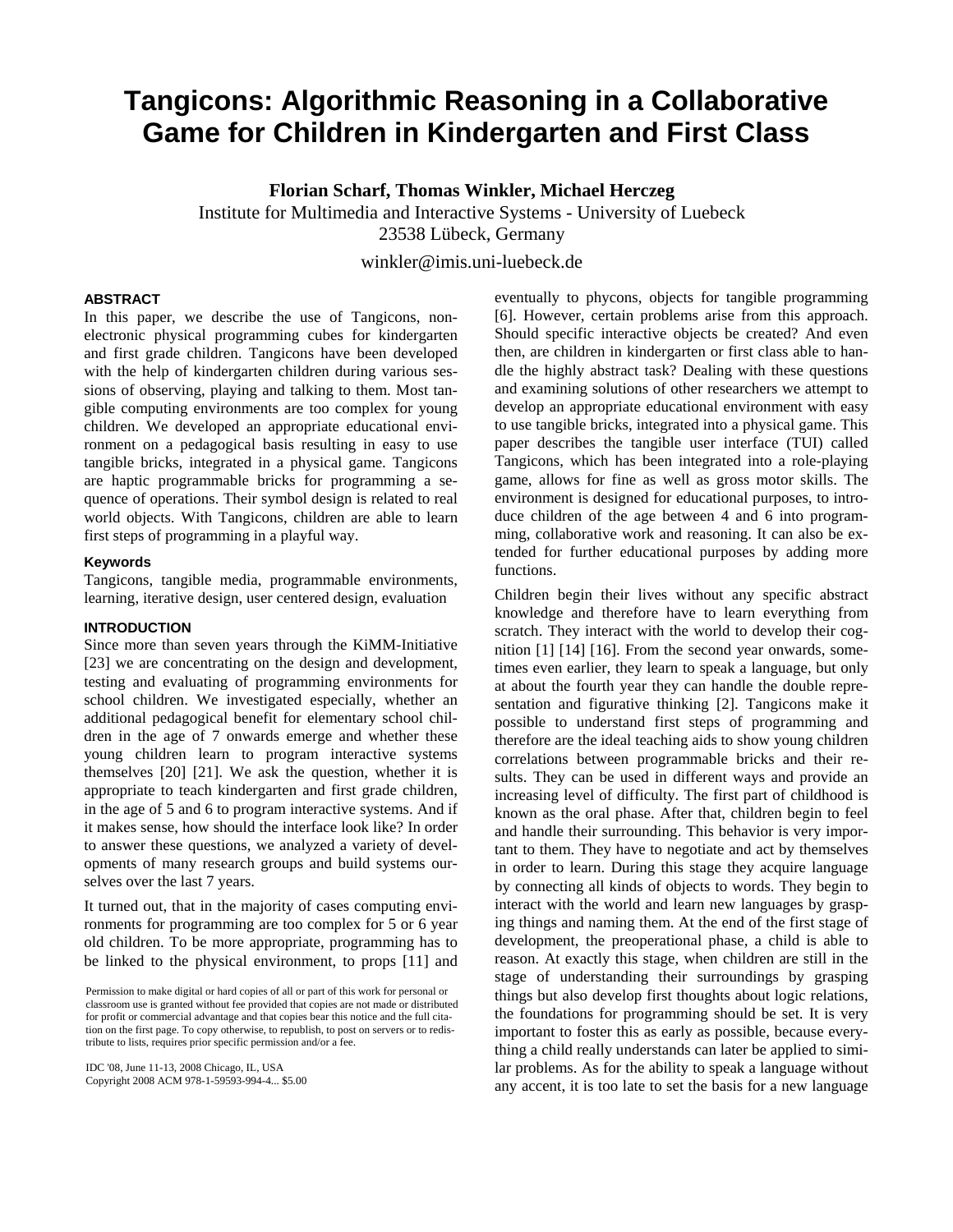at an advanced age. The ability to understand the world by handling physical objects is decreasing continuously with late childhood or early adulthood. At a young age children use their sensor-motor skills to explore the world. They need the reference to the physical world in order to learn. In terms of the pedagogic of Célestin Freinet children understand (e.g. mathematics) by handling, arranging structuring and counting objects. Thus they have the ability to visualize mathematics and physically take hold of it. Physical objects, like stones and pebbles, which children can touch and explore with their hands, help them to refine and stabilize the already acquired knowledge. Renowned pedagogues like Friedrich Froebel, Maria Montessori, Célestin Freinet and Jean Piaget have propagated this approach to physical bound teaching for a long time. This knowledge about learning habits of children can be used to foster logic and abstract ways of thinking and even first programming experience. Programming is similar to learning an abstract language. If we start very early to teach first programming skills in a playful manner, it is easier for children to learn complex programming languages and reasoning later on. More and more elementary and nursery schools begin to teach languages at an early age and for the same reason a basis for computer scientific way of thinking should be set. Tangicons can support this process. We thought about a way to get kindergarten and first class children interested in programming. For the 5 to 6 year old children the Tangicons are kept very simple but upgradeable. In later versions the level of difficulty can be increased for older children step by step. Thus the younger ones can learn the basics and the older ones can learn more advanced programming methods.

This paper describes a first prototype of non-electronic tangible programming bricks, called Tangicons, which can trigger many functions with the help of a LEGO RCX and a digital camera. We begin with a description about related work in the fields of Ubiquitous, Visual, and Tangible Computing. Before we show the process and the results of the development of the Tangicons with teachers and kindergarten children, we show the structure of the whole system.

## **RELATED WORK**

## **Ubiquitous Computing**

Very important for programming with children is the fact, that we have to get rid of the computer in the sense of a machine developed for office work with a keyboard, screen and mouse. Computers are difficult to use and master for young children and standard applications have too many integrated functions, which will confuse the young users. 5 to 6 years old users feel overburdened by these computers, where still technology is in the visible centre of attention [13]. Tasks cannot be fulfilled in an efficient way, because the design of the devices has not been optimized for this purpose. During the late 80s Mark Weiser coined the notion of Ubiquitous Computing at the Xerox Palo Alto Research Center (PARC) changing the perspective [19].

Ubiquitous Computing expects that future technology will act unseen in the background. There is no need for the user to bother with the technical aspects. Instead of such complex general purpose computers there will be information appliances, each constructed for a specific purpose. These appliances shall be based on three important aspects. First of all they should be kept simple. The complexity of a tool should be in accordance with its purpose. That means that there is no need for further functions, which would only distract the users. Technology should disappear, because it is not important for the user of an appliance to see how it works, only that it fulfils its task. The second aspect is about versatility. All appliances should be designed in a way, that they grant the user new and innovative interactions and applications. The last but not least important aspect is pleasure. All devices should be fun using them [13]. Ubiquitous Computing takes the human being to the centre of interaction. The computer serves just as an extension of humans, designed for support [9]. What is essential for the adult everyday user is even more essential for children at 5 or 6 years. We need easy to use interfaces, but computers have difficult input devices like a mouse and keyboard. They prevent the children from doing collaborative work because only one or two children can effectively work together in front of one monitor. This is another reason that the computer has to disappear and act unseen in the background of a social setting.

# **Tangible Computing**

The highest level of programming is seen in complicated functional or object orientated programming languages like Java or C. They require a high level of knowledge and abstract thinking and are not easy to learn. There are also scripting and macro languages, which are easier to learn but are restricted and still quite complicated in their usage. Visual programming languages are said to be easier because of their iconic user interface. Each module or program part can be seen and directly implemented in the existing program. Because of the iconic character of each module, they are easily recognizable and their function seem to be clear at first sight. This kind of programming is much more suitable for young children but still quite complex. Today there are new possibilities given by miniaturized devices and wireless connections. They make the user independent of the main computer and open up to new options of input devices especially tangible ones. The rather new approach of tangible computing has been proposed mainly by Hiroshi Ishii [7]. The knowledge of visual computing is taken, simplified and modified to get a quite new experience of programming. You can see and touch your programming modules, which creates a totally different relation to a program. A tangible programming environment is usually not as complex in programming as a visual or even non-visual programming environment. Too many tangible bricks would make it too complex to handle and therefore unusable. Because of their simplicity, they are mainly used for educational purposes to inspire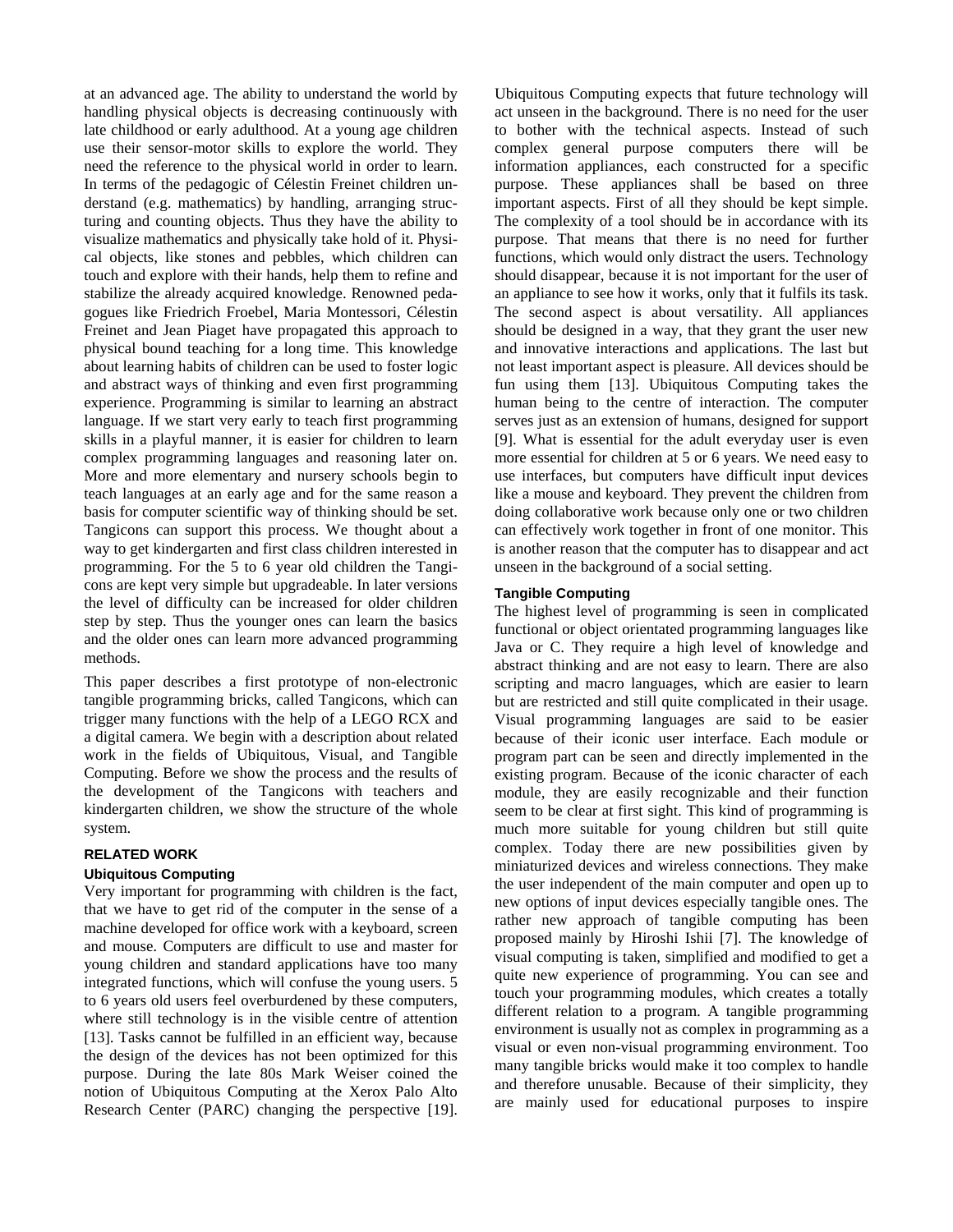children to do programming. The children define the sequence of statements and explore the results. Thus the computer does not function as a black box anymore [17]. There is a very good example for tangible interfaces by the game "On the design of Camelot, an outdoor game for children" [18]. Here, children work together in a collaborative way to build a castle with virtual resources. They run around a lot between the construction site and their building blocks and make use of modern technology that is hidden in the background. Children have a lot of fun playing this game. But here the black box is still present. The children cannot get to the bottom of the technique. Our approach is similar to the Camelot game but it focuses more on setting the foundation for algorithm and opening the black box for children.

There are many approaches concerning tangible computing and it is discussed whether it is useful or not, considering complex programming languages. It is very difficult or sometimes even impossible to take a general purpose programming language and make it tangible. But the design of a reduced tangible programming language is certainly sufficient for many educational purposes. Yet only a few studies refer to programming for children in the age of 5 or 6. The younger the children are, the more we have to leave abtractions and complexity. But even in its simplicity of structure, this kind of education provides a foundation for increasingly more abstract and complex tasks. Children have to program themselves and get involved with their own ideas [4].

## **Tangible Programming Devices**

Tim McNerney developed the "Tangible Programming Bricks" [10]. They are based on LEGO bricks with included electronics based on the Cricket technology. The Tangible Programming Bricks are an easy way to program. The user has the ability to program all kinds of everyday devices like microwaves or toy cars by sticking different programming cards into the bricks and piling them. These bricks include different parameter cards for the various actions. They are better suited for older children or adults than for kindergarten children because programming with those blocks is still quite abstract. A difference between this programming device and the next two presented devices to the Tangicons system results from the integrated electronics. Tangicons do not need expensive integrated electronic parts. They just need a base of electronic parts for image processing (a digital camera and imaging software) and they are arbitrarily extensible without much further expenses. A relatively new project of Michael Horn is Tern [6]. Tern is a tangible programming language for middle school and late elementary school students. It consists of wooden jigsaw puzzle like pieces that can be connected to each other. By choosing different shapes of connectors, the possibility of programming with syntax errors was reduced to a minimum because some illegal programming sequences cannot be made. Like Quetzal or Tangicons, Tern uses non-electronic tangible bricks that

have to be photographed and then are processed by a computer. The Tern language lets the students control virtual robots on a projection screen. FlowBlocks from Oren Zuckerman are digital "Montessori-inspired Manipulatives" that encourage children in the learning of abstract structures [22]. The computationally enhanced building blocks foster educational concepts related to counting, probability, looping and branching. Children can connect the blocks and see how the power flows from the generator block through their path. They can install lights and counters to visually enhance their program and see the results. There are three other projects that had influence on our Tangicons. One of them comes from Peta Wyeth who designed Electronic Blocks with integrated electronics for children between three and eight years. They are based on LEGO Duplo Primo Bricks and can be piled for triggering different actions. Like our Tangicons, every block has another outcome but there is not the possibility of laying a sequence of directives. Another very interesting project is the Display Cube project [8]. The Display Cube is a small wooden cube with integrated acceleration sensors for gesture recognition, gravitation sensors for recognition of the spatial state, and a display for each side, respectively. In field tests it was used for learning of vocabulary and to foster three-dimensional imaginative power. The cubes have no buttons for input and the only way of interaction is made through gestures like shaking the cube. Although not obvious at first sight, those gestures are very easy to learn. Cubes are known from early childhood and it is already clear that there may be information to be found on every side of it. Thus the users can handle them intuitively. Tangicons take advantage of this feature, too. The third project is AudioCubes. By moving around four cubes on a glass table the user of the interactive installation can shape his own soundscape. A camera is tracking the positions of the bottom icons of the AudioCubes. According to their position and icons the cubes can trigger different sounds like drums, base, lead or string in the corresponding positions of the room. The idea of cubes with symbols on them is similar to the Tangicons design, but instead of having a fixed camera below a table used for picture recognition, we use a small digital camera to keep the costs low and provide high portability.

## **Visual Programming**

It does not cost much time and knowledge to learn the currently available visual programming languages in the toy and game markets and even non-professional programmers can learn to visually program and have the unique chance to develop their own ideas within a short time. The game industry, for example has discovered the wide range of possibilities that open up to a wide range of users, who can program their own toys. It are not only children who use visual programming to modify their toys, even a lot of adults use the same tools as the children, which satisfy their needs. Very good examples of visual programming are LEGO Mindstorms Robolab and the new version of NXT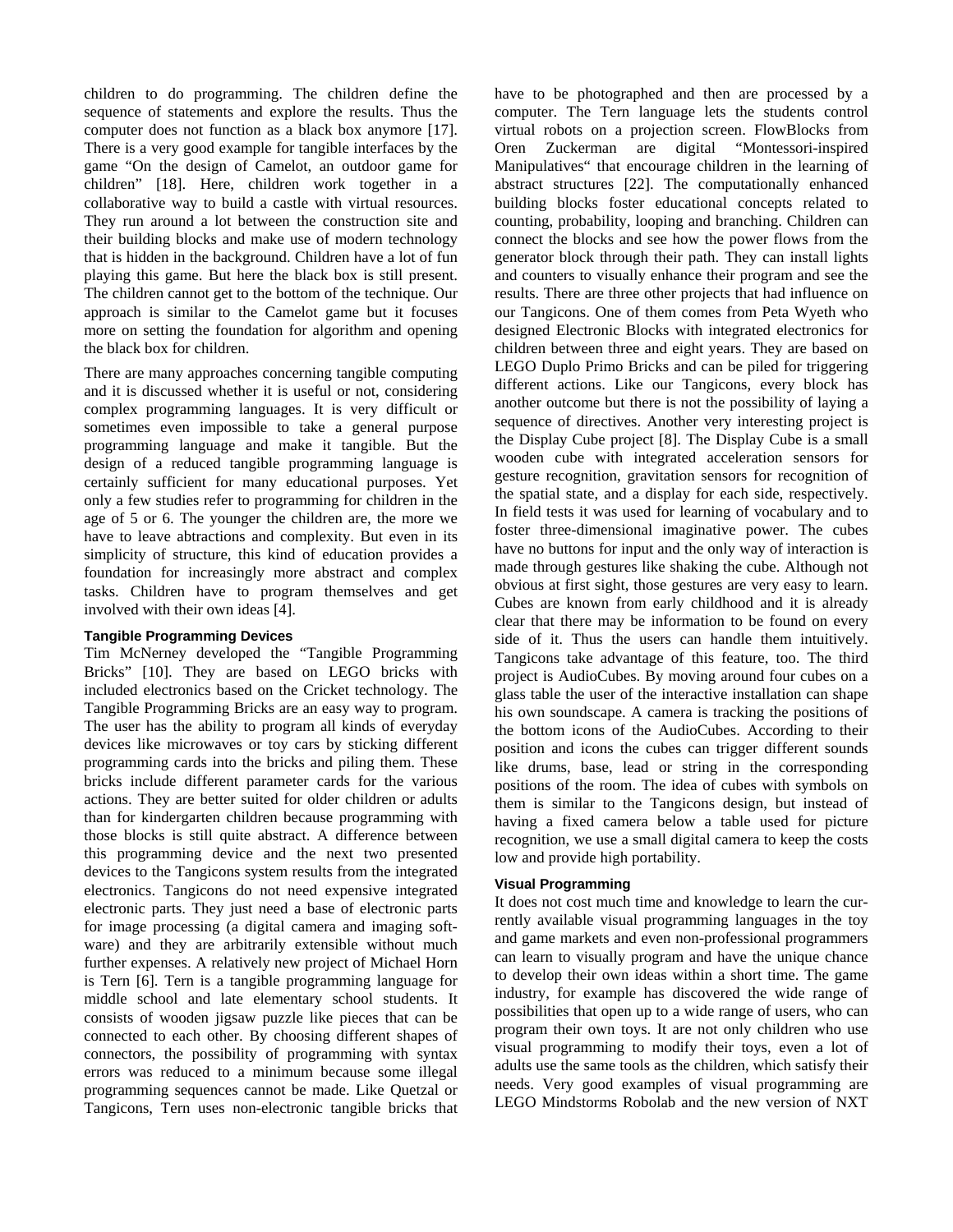software. They are sold worldwide and have many users from relatively young students to adults. Robolab is a visual programming language designed for programming the LEGO RCX. There are also some other visual programming languages like LogoBlocks or PicoBlocks that will not be discuss in detail here. They are used for the programming of microcontrollers, but they are too complex and abstract for young children. The symbols used are too abstract and there are too many of them. Visual programming has also several disadvantages because everything is programmed directly on a computer. Children with their small hands, having not yet developed fine motor skills, have difficulties in using mouse and keyboard for interaction. Also collaborative work is hard to realize when working on a computer. Therefore children are forced to work individually. Those disadvantages led to Michael Horn's project Quetzal at Tufts University. He observed students who programmed with the visual programming software Robolab and saw that they sometimes had difficulties with the input devices mouse and keyboard. He came up with the idea to make the interface tangible and developed a software based on some functions that Robolab implements and also tangible bricks that represent exactly the functions of that specific software. The bricks had no electronics inside, which made them quite inexpensive. They had small symbols on them for picture recognition, the so called Spotcodes. Spotcodes are round, black and white 42-bit codes with two bit-date-rings each capable of 21 bits [3]. They can be decoded by image processing software for further processing. The only expensive electronic parts needed were a computer and a digital camera. After connecting the bricks and forming a program, the students had to take a picture of it. The Quetzal software recognized the sequence of the Spotcodes in that particular picture, translated them into RCX code and transferred the code to the LEGO RCX. The Quetzal project gave us important ideas for our own project.



Figure 1: Quetzal bricks

#### **Development**

We thought about the purpose of our system, what tasks should be accomplished and what problems the users might encounter. The approach was different than for normal software projects. Usually there are users in need to solve problems or tasks, who ask for software that could help them. Here we have child users who have no specific goals. We want them to accomplish or learn with the help of our product. The Tangicons system is not meant to solve difficult problems. So far in this paper the importance of play has been mentioned at several points. It is not important for the system to serve a purpose but to motivate, to intrigue and to socialize children. We concluded that in our case the five points below are the most important ones for educating kindergarten children:

- 1. collaborative working;
- 2. programming;
- 3. reasoning and reflecting about acquired knowledge and skills;
- 4. training sensor-motor skills;
- 5. using multiple senses.

We took a closer look at the Quetzal project [5]. It was a good idea to make the programming bricks tangible, but programming did not seem to work for very young children. We thought about the reason and came to the conclusion that the icons he used were too abstract for young children. The tangible bricks represented exactly the visual version of the Quetzal computer program. Programming with Quetzal is very close to programming with Robolab. But young children have problems with deciphering those abstract objects because they do not have any relation to their real life objects. They need tangible objects, which can be recognized at once. We decided to adopt the idea of Tangible Quetzal with a new approach of making tangible programming bricks with a new pedagogic background.



Figure 2: Final Tangicon cube

In the center of our system are the Tangicons. They are influenced mostly by ideas of Froebel, Montessori and Freinet who mentioned the significance of practical work for children. Children learn by handling objects, grasping things and working actively on tasks with the help of all their senses. We wanted to create tangible bricks, which could be easily recognized even by very young children. They should appeal to different senses like visual, haptic, and auditory senses and have symbols close to real world objects. But more than just our planned tangible bricks were needed. By thoughts based on Montessori and Freinet, we came to the conclusion that we needed a given framework for the children within which they are allowed to follow their own ideas. They should not be restricted to a certain given exercise. We needed more than one kind of task, so that the children can decide themselves which kind of task field suits them best. It is best not to interfere too much in the learning process, but to provide the children with the needed materials. We give guidance with our tangible system, but do not take a significant role so the children still have the freedom to choose and to develop in their own way. We needed more diversity of tasks and also an appropriate attractiveness of the environment for the children was necessary. The learning effect is best if somebody is interested in what he or she is doing. In order to keep their attention on the bricks the children needed a product they could program and in which they were also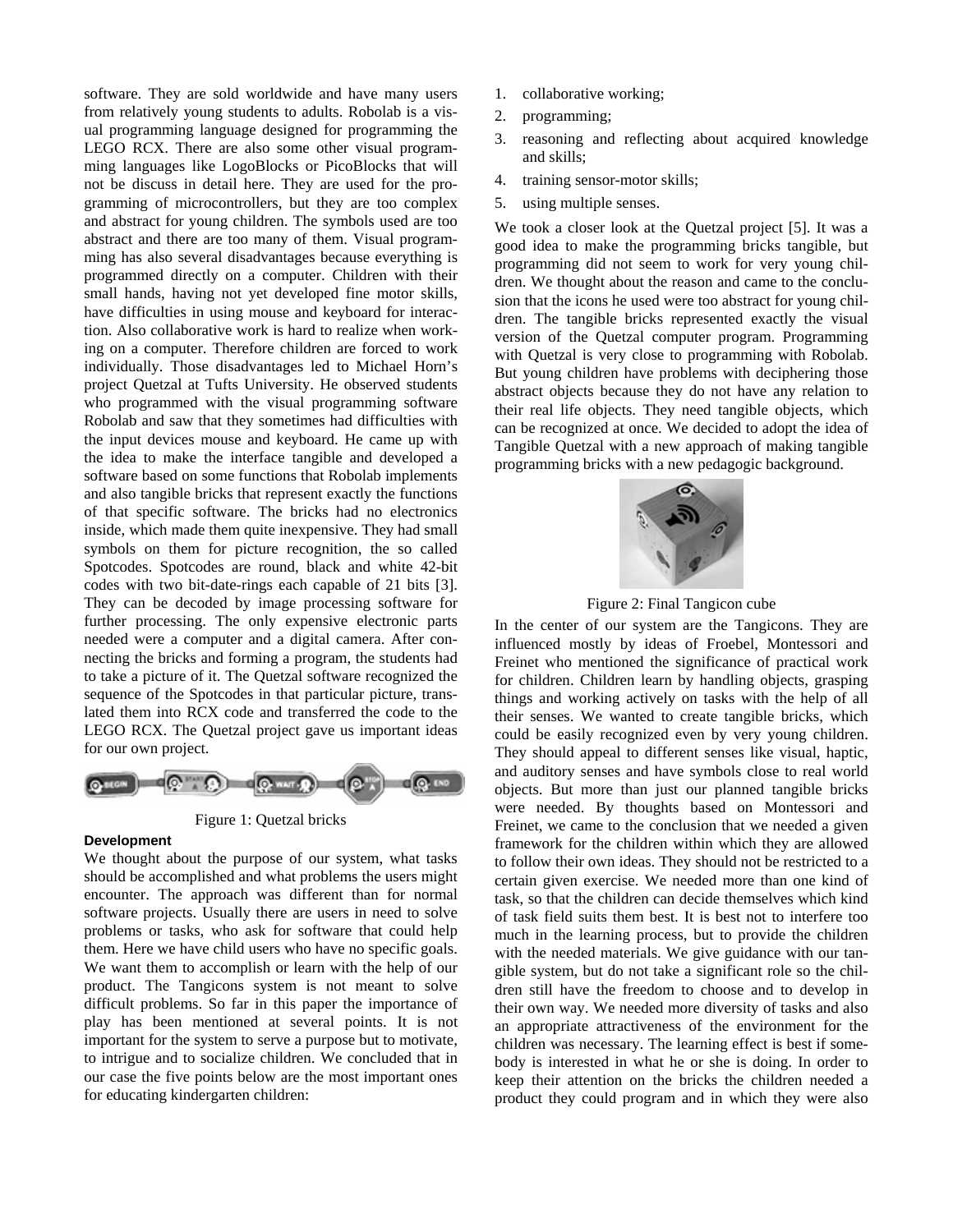interested. We wanted the children to have fun in their activities with the side effect of learning.

## **GAME DESIGN**

### **"The Wizards Tower"**

The materials used for the Tangicons system are inexpensive. For a full set of material for the Wizard's Tower game we need the following:

- $2 \times 6$  (12) Tangicons (including start and stop)
- 1 digital camera (wireless in future versions)
- 2 LEGO RCX (NXT in future versions)
- 2 x the same amount of building bricks for the towers (we used 2x 120 bricks)
- LEDs with different colors integrated into a box
- modified Quetzal software
- 1 laptop (or other computer) placed in the background







Figure 4: Box with 2 RCX and LEDs

The game is based on very simple rules. There are two groups of Wizards competing with each other. The two groups comprise of four children each. Every group has the same amount of bricks to build a tower and every brick must be used until there are no more left. The group, which finishes first building the tower, has won. There are some rules which prevent from making the building of the tower too easy. "The Wizard's Tower" deals with little wizards. The children slip into the role of modern wizards who get the instruction to build a tower for their mighty wizard parents. The wizard family who finishes the tower first will rule the wizard land. Thus the groups of competing little wizards try to enchant each other with the help of Tangicons. The enchantment of a group means that they are prevented from building. But they have the possibility to break the spell - again with the help of Tangicons.



Figure 5: Game setting

#### **The Game**

For the game setting it is important to mind some aspects. Cognitive development is accompanied by motor development. The cognitive development process improves with exercising the game. Additionally, children have a great need for movement. Young children at the age of 4-5 cannot concentrate on cognitive work for a long time. They need to have breaks to move around. That is why there are stations of enchantment (where the Tangicons are programmed) and the bricks for the towers are on distant places. Each group consisting of 4 children has a base station for programming and another station as the construction site for the tower. Both programming stations are positioned side by side but none of the groups is able to watch the others programming. Nevertheless they can see how far the other group has set up the tower. Starting from the programming station, for every group there are the building bricks for the tower at a distance of about 5 meters. Between the base stations of both groups there is a box with the 2 RCX in it and 2 times 3 different colored LEDs. At the beginning, all of the 8 participants are located at their base stations. Each group has received a kit of 6 Tangicons, including start and stop. The Tangicons have different symbols. One group is selected to begin the game. This group is preparing together the enchantment with their Tangicons, while the other group has to wait for the blinking lights that are triggered by the spell. The wizards need their Tangicons kit for enchantment and disenchantment. By laying a sequence of Tangicons they can trigger an enchantment. For example they can lay the sequence: 1 second yellow light, sound, 5 seconds red light, 1 second blue light. The given number of Tangicons restricts the number of tasks to 4 at a time, because it is too difficult for the children to remember a more complicated sequence. Now the second group is enchanted by the spell and is not allowed to build the tower as long as the spell is not broken. To break the spell they have to remember the given sequence of the enchantment and try to code exactly the same sequence with their Tangicons. In the meanwhile the first group is allowed to build their tower. For building the tower, the children have to run about 5 meters to the station with the bricks. They are only allowed to carry one brick at a time to the construction site. If the spell of the second group is broken, this group has to enchant the first group in the same way they did. The groups take turns until one group finishes building their tower with all the given bricks and wins. Each part of the game was tested during the design phase with children. It was important to know in advance, how long the distance between the building bricks had to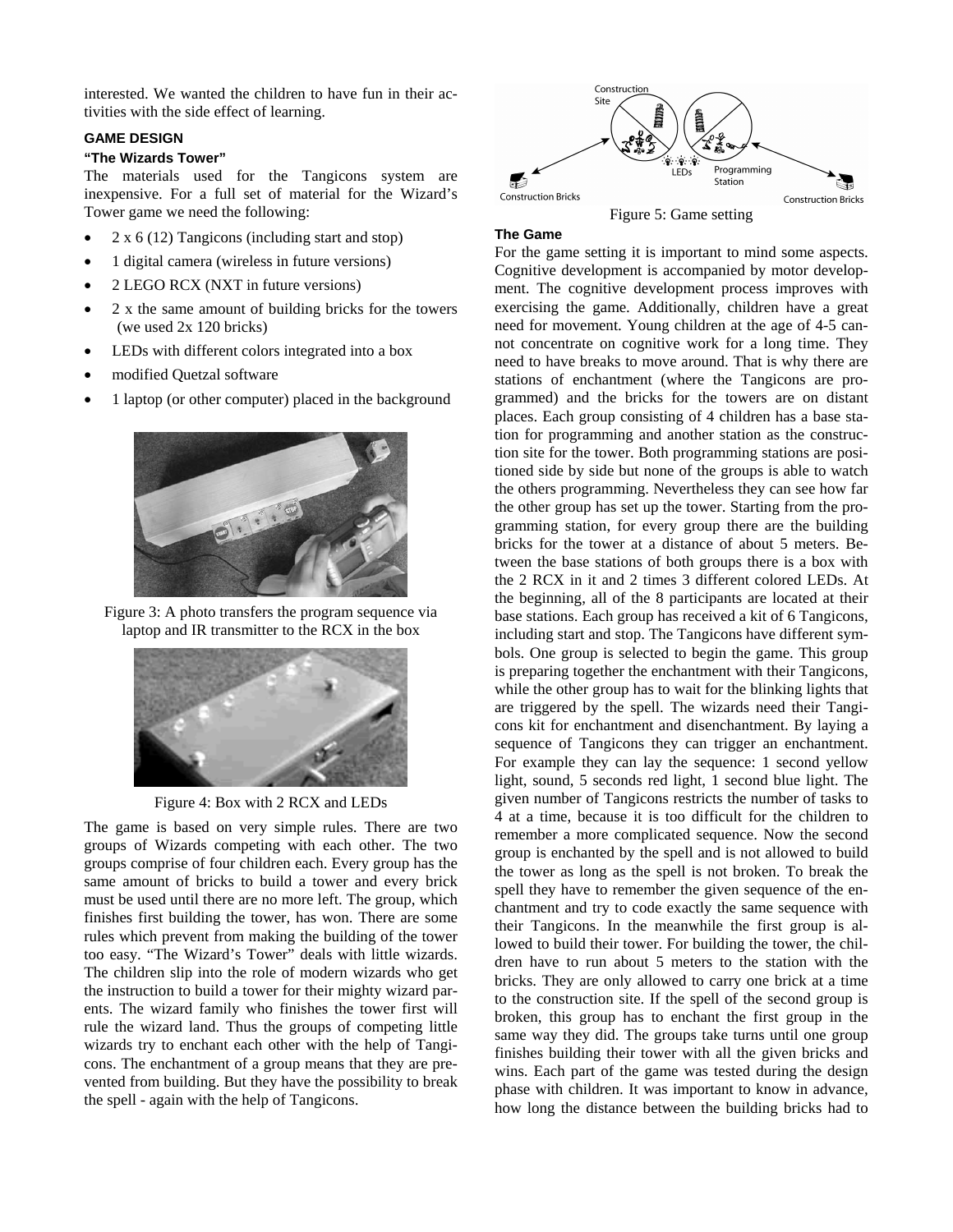be, how many bricks each group needed and how many bricks the bringer was allowed to carry at a time for a good workflow. We observed the children building the towers to see how long it takes and if programming with the Tangicons in-between building was possible. It was important to see how the children get along with each working step and if there were still problems within the game model. With this method we could react to the behavior of the young users and quickly adjust to their needs within our design process. This formative approach saves a lot of work and is better than changing a system after completion. During the game the children learn to understand that there is a connection between the programming bricks and their self made program. Watching them play with a prototype for the first time, we were surprised that one kid understood the idea of programming with the Tangicons at once after a brief introduction. He took the start cube followed by a sequence of lights and one sound and a stop cube, and explained to us what will happen. Then he explained it again to the other three children around him.

#### **EVALUATION**

The evaluation took place in the Lauerholz elementary school of Luebeck with the "Tiger" kindergarten children and also with a first class of the Paul-Klee primary school of Luebeck. We worked with interviews, because the children were of course not able to read or write, and with written notes that were taken during play. We also placed a set of 2 video cameras, which recorded the scene permanently for later evaluation. During evaluation we spoke to all children (5 girls and 3 boys at Lauerholz elementary school and 4 girls and 4 boys at the Paul-Klee elementary school) separately so they would not bias their answers on other kid's opinions.

#### **Lauerholz School**

We discovered that our technically experienced kindergarten children made incredibly fast progress during play. In the beginning they behaved very restrained and were not sure what to do. First they needed about 4:30 minutes for casting a spell with our help. Then they could not concentrate on the blinking lights and sounds and tried to do something with the cubes, not knowing exactly how to handle them. While giving them little instructions, they managed to "break the spell" in about 3:10 minutes. Only after a short period of time after these first attempts they realized how to use the Tangicons and the time to decipher the spells and reconstruct them was shortened. The first try took about 50 seconds (not including picture taking of about 40 seconds) but was unfortunately wrong. The time to fix this mistake was only 12 seconds for programming and 20 seconds for taking the picture. Bewitching the other group still took about a minute (including taking the picture). The children thought about their spell very properly instead of saving time. During the second round the children became faster. The time for breaking the spell, including picture taking, dropped down to between one 1:00 and 1:20 minutes and was solved mostly at first try, though it is

important to mention that these values depend on the kind of Tangicons used for creating this spell. If only "10 second-light" spells are used, it is impossible to accomplish such times. The time for casting a spell to the others dropped down to about 30-40 seconds (including picture taking) because the children where able to find even a tradeoff between time consumption and difficulty of their spell. These results show, that kindergarten children are very fast learners who can understand the connection between our Tangicons and the LEDs. At first they had some difficulties in remembering the sequence, and had to look up after every step but they improved very fast, although they sometimes still had to look them up for a second time. 7 out of our 8 children said that the Wizard's Tower game was a lot of fun and they liked it very much. After the game ended, they even asked if they could play it again. Only one boy said that it was ok, but he did not want to play it again. He claimed that the running part was too hard for him. From the position of an external observer it sometimes looked like not all of the children had much fun. At the beginning there were only two children programming in the first group, while the other two members of their group watched them. After a while one of these children started watching the code again and telling the others about the sequence when they forgot it. The fourth child seemed to have fun in running and building. They all found their parts within the group. The second group became collaborative in another way. All four members counseled about programming steps. Two laid down the Tangicons and the others gave advice. All of them worked together at each part of the game. The level of difficulty was experienced as medium hard and not too difficult. One girl even said that the game was easy for her. When we asked what kinds of steps were difficult, all of them agreed, that running was the hardest part. Two girls and one boy said that they had difficulties handling the digital camera but did not regard it as a real problem. The truth is, we helped them out to photograph. Strangely enough nobody claimed to have had problems with conjuring even not after inquiring.

## **Paul-Klee School**

At the primary school, we had a whole class consisting of 28 people of which the teacher picked out 8 children for our game randomly. The other 20 children were sitting on benches as spectators to the left and right side of the game set. Like at the other school, the children also needed a little time to understand the rules of the game. But the groups were very different. While the first group learned very quickly to decipher the spells by programming and reduced their time constantly, the second group had more problems. The first group needed 3:24 minutes for their first try, reduced to 2:05 minutes with their second try, 1:17 minutes with the third try and then they solved the problem in 0:29 minutes. Not only the reduction of the time needed was amazing, also the number of attempts for breaking a spell. They had to correct their spell during the first attempt three times, the next round two times and after that, they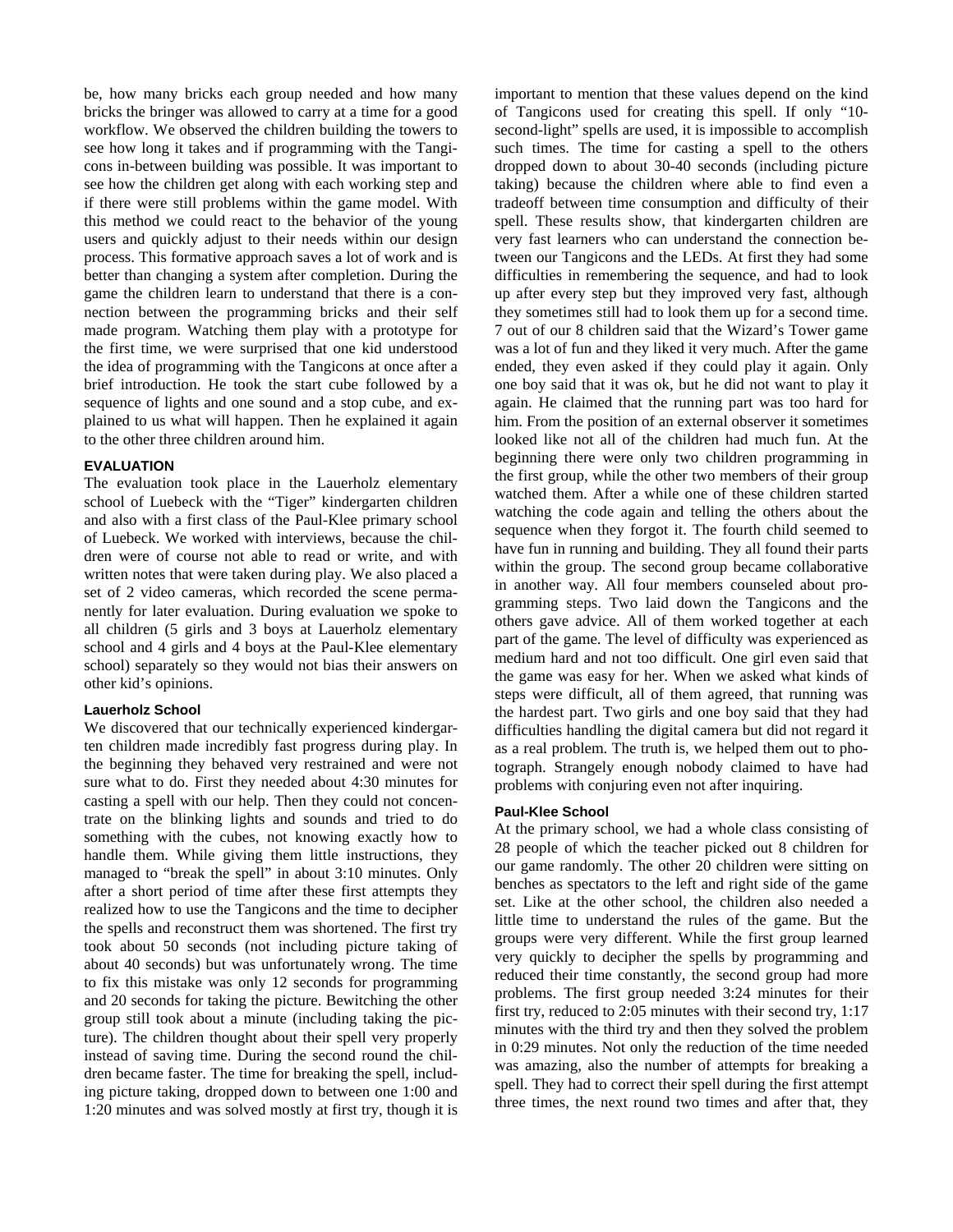solved everything immediately. This shows, that they really understood what they had to do and what they must pay attention to within a short time. The second group had a good start with 1:35 minutes to decipher the spell, but after that it took longer. The second attempt was 3:17 minutes and they had to correct the spell two times and the third round seemed to be very confusing to them. They needed 5:47 minutes and five corrections. After that quite long attempt, they seemed to be more confident in what they were doing in their next round and they also reduced the programming time to 3:14 minutes and in the last round to 2:00 minutes. During their last two rounds, they also seemed to have more fun playing the game. It took this group a little bit longer to get the idea behind the programming part but after that, they improved very fast. Despite the fact that children have different intellectual perception and therefore the groups are not equal, the scenario shows that both groups improved a lot during play. One thing we noticed was that the spectators got to know the game play quite fast only by observing the others. They sometimes said to the players what they had to do and gave them advice. That gave us the idea, that it is even possible for larger groups to play the game without much preparation. The groups can be switched easily, because the spectators already know how to play the game, only by observing the others and therefore do not need further introductions.



Figure 6: Playing the game at Paul-Klee School

Like the children of the kindergarten, all of them wanted to play the Tangicons game again. We even had to play 20 minutes longer during their break and their next class. Two of the boys, and three girls said the Tangicons game was great. The other three children thought it was good. Except one girl and one boy who just enjoyed playing a little, all of them had much fun playing the game. Even the boy who found the game itself moderate had fun playing it. The difficulty of the game was experiences as moderate by one boy and two girls. For the rest of the children it was quite easy to handle. When asking them, what they found difficult about the different game parts, the given answers also where similar to the other school. Three girls and one boy said that running was very strenuous and one boy said that also the programming was not very easy for him. Besides some technical problems, the game was very well accepted

by the children, which manifests in the fact that they even wanted to spend their break in order to play a bit longer. With a more fluidly game play the children would probably be even more enthusiastic about it.

# **CONCLUSIONS**

As a result it seemed that the children themselves were pleased with the game, except for a few technical difficulties. One of the most disturbing errors resulted from handling the digital camera very abrupt. We did not know about this problem until the children played with our Tangicons. When adults handle a camera they take a little more time with it. In our case the 1/125 sec. shutter time was absolutely sufficient and worked for us adults in several tests without a problem. Children on the other side put the camera down immediately after having shot their picture. In that case, the 1/125 sec. shutter time results in very bad picture recognition with approximately 80% failure. Therefore the shutter time had to be decreased to at least 1/200 sec. or more. But then the taken picture gets darker and it is also hard to recognize all of the Topcodes. A higher picture resolution would probably help a little, but doubles the processing time to about 15 seconds. However, the second disturbing part we discovered was the communication between our hardware. We did not expect that the USB cable from the digital camera and even more the infrared communication between the LEGO RCX and the tower could be disturbing. The cable was sometimes hanging in front of the camera and we had to help the children with that. As children are very agile, they often tend to jump between the tower and the RCX, disturbing the communication. After telling them not to do so, we could go on, but it mutilated the natural flow of the game a little. The internal speakers of the RCX are too quiet. The children had difficulties in telling when the code was uploaded to the RCX and also often missed the beeping sound of their spell. It would be better not to use the internal speakers or replace them by others. At last we would also recommend not to use such a heavy and big digital camera like the one we used (Canon Powershot S40). Because of their small hands, it is possible for children to handle this camera, but with some difficulties.

Besides some need for improvements in game play and wireless connection, the Tangicons project was accepted by its young users. The evaluation shows, how fast the children learned by improving their gaming abilities with Tangicons. The game we invented is just an example for what can be done with Tangicons. One can totally change the story and actions according to certain goals. It is only restricted by fantasy, inventing other games with Tangicons that trigger effects, move objects or react to input. Tangicons can be used for many different purposes related to programming for young children. For example the whole Tangicons gaming structure could be changed for using the Tangicons blocks for memory tasks, where long sequences must be memorized. Arithmetic functions are implemented in the Quetzal program too and just have to be adapted to